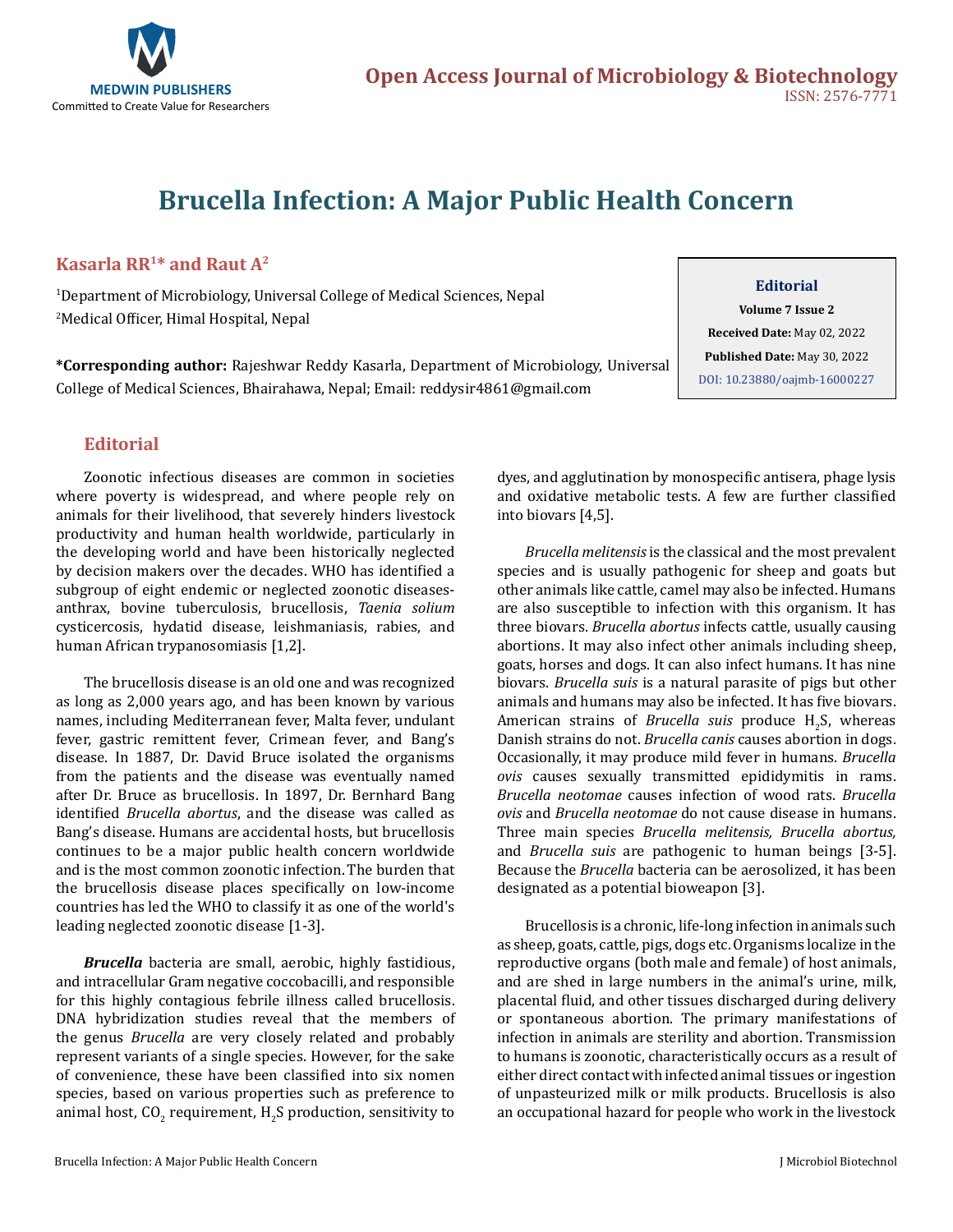sector, laboratory personnel and veterinarians. Personto-person transmission is rare and therefore isolation of patients is not required [6-8].

Brucellae typically enter the body through cuts and abrasions on the skin, or through the GI tract. Inhalation of aerosols in the infected cowshed or slaughterhouses can also lead to disease. The brucellae spread from the initial site of infection through lymphatic channels to the regional lymph nodes, where they multiply in the macrophages of reticuloendothelial system. Then the organisms spill over into blood and disseminate to organs that are involved in the reticuloendothelial system, including the liver, spleen, kidneys, bone marrow and other lymph nodes. They have a predilection for the placenta, probably due to the presence in it of erythritol, which has a stimulating effect on brucellae in culture [4,6].

The incubation period ranges from five days to several months, but typically lasts several weeks. The clinical presentation may be acute or insidious. The disease mimics many illnesses (e.g. leptospirosis, malaria, tularemia etc.) and presents diagnostic difficulties. Symptoms are non-specific and include malaise, fever, sweats, arthralgia/arthritis, back pains, hepatosplenomegaly, headache, anorexia, GI symptoms, and may also include depression. Their onset may be abrupt or insidious. Untreated patients may develop an undulating pattern of fever, the temperatures repeatedly rise and then fall, hence the name 'undulant fever' as the traditional name for brucellosis. Manifestations of brucellosis may involve any of a variety of organ systems including the GI tract, skeletal, genital, neurologic, cardiovascular and pulmonary systems. The mortality rate is low for brucellosis, about 0.4% -2%. Chronicity, recurring febrile conditions, and serious complications in pregnant women are common sequelae in brucellosis [6-8].

Brucellosis is diagnosed preliminarily by the patient's clinical symptoms, history of exposure to likely sources of *Brucella* bacteria. Confirmation of the diagnosis is made by culturing *Brucella* bacteria from the patient. In addition, there are serological tests to detect IgM or IgG antibodies directed against LPS antigen of *Brucella* bacteria by a *Brucella*-specific agglutination test. Automated blood culture systems, ELISA and PCR have proved useful as new diagnostic methods [4,5].

The best way to prevent brucellosis is to avoid consuming undercooked meat, unpasteurized dairy products, including milk, cheese etc. As the majority of human infections are acquired by the consumption of contaminated milk, prevention consists of checking dairy animals for brucellosis. This is achieved by the detection of infected animals, and their elimination by slaughter. Pasteurization of milk is additional safeguard. Milk ring test can be used for screening the milk for *Brucella* antibodies. Vaccines have been developed for use in animals. Live attenuated vaccine using *Brucella abortus* S19 strain for cattle and *Brucella melitensis* rev-1 strain for sheep and goats are available. *Brucella abortus* RB51 is a strain developed specifically for immunization of cattle against brucellosis to allow serological differentiation between naturally infected and vaccinated animals. A live attenuated *Brucella abortus* 19-BA vaccine is available for human use, but provides short-term protection [3,9].

The gold-standard treatment regimen for adults is a combination of doxycycline for 45 days with streptomycin IM daily for 14-21 days. The WHO regimen for adults is a combination of rifampin for 6 weeks plus doxycycline for six weeks. Relapse or treatment failure may occur in 5-10% of cases. If CNS is involved, ceftriaxone is added to the regimen and treatment is prolonged for three to six months. For children, options include trimethoprim/co-trimoxazole<br>combined with an aminoglycoside (streptomycin, aminoglycoside (streptomycin, gentamycin) or rifampicin [9].

As brucellosis is often misdiagnosed or overlooked, clinicians must to be aware and alert in their diagnosis of febrile diseases. It is extraordinary that even in the twenty first century we are failing to control brucellosis that severely affect rural communities in developing economies. The adoption of multidisciplinary one health approach could help to control the disease, which needs the support of global community [3,9].

#### **References**

- 1. [WHO \(2020\) Brucellosis fact sheet.](https://www.who.int/news-room/fact-sheets/detail/brucellosis)
- 2. [Dean AS, Crump L, Greter H, Schelling E, Zinsstag J \(2012\)](https://pubmed.ncbi.nlm.nih.gov/23145195/) [Global burden of human brucellosis: a systematic review](https://pubmed.ncbi.nlm.nih.gov/23145195/) [of disease frequency. PLoS Negl Trop Dis 6\(10\): e1865.](https://pubmed.ncbi.nlm.nih.gov/23145195/)
- 3. [Franc KA, Krecek RC, Hasler BN, Gamboda AMA \(2018\)](https://pubmed.ncbi.nlm.nih.gov/29325516/) [Brucellosis remains a neglected disease in the developing](https://pubmed.ncbi.nlm.nih.gov/29325516/)  [world: a call for interdisciplinary action. BMC Public](https://pubmed.ncbi.nlm.nih.gov/29325516/)  [Health 18\(1\): 125.](https://pubmed.ncbi.nlm.nih.gov/29325516/)
- 4. Reddy KR (2009) Medical Microbiology. 1<sup>st</sup>(Edn.), New Age International Publishers, New Delhi, pp: 540-543.
- 5. Godkar PB, Dave B, Muley L (2016) Text book of medical microbiology and parasitology. A comprehensive clinical approach with theory and practicals.  $1<sup>st</sup>$  (Edn.), Bhalani Publishing house, Mumbai, pp: 135-138.
- 6. [Dean AS, Crump L, Greter H, Hattendorf J, Schelling E, et](https://pubmed.ncbi.nlm.nih.gov/23236528/)  [al. \(2012\) Clinical manifestations of human brucellosis:](https://pubmed.ncbi.nlm.nih.gov/23236528/) [a systematic review and meta-analysis. PLoS Negl Trop](https://pubmed.ncbi.nlm.nih.gov/23236528/)  [Dis 6\(12\): e1929.](https://pubmed.ncbi.nlm.nih.gov/23236528/)